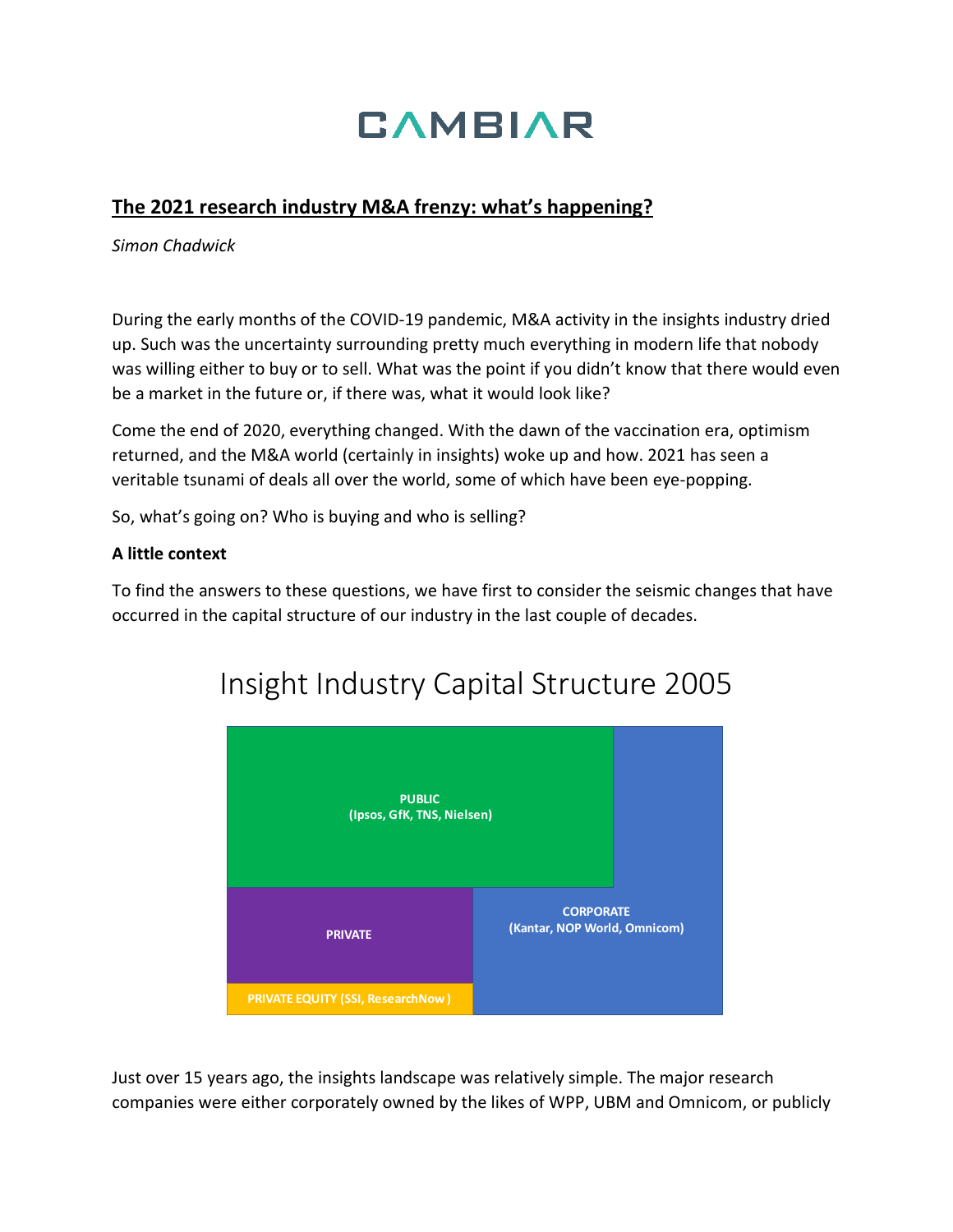quoted on the world's major stock exchanges. With the exception of a very few companies owned by Private Equity, the remainder of the industry was in private hands. Fast forward to today and the situation is very different.



### Insight Industry New Capital Structure - 2020

The publicly- and corporately-owned slice of the industry has shrunk significantly, mainly as a result of Private Equity buying a series of key assets – Kantar (Bain Capital) and GfK (KKR) being two of the most prominent. Private Equity also has seen the benefits to be had in buying a series of major privately-owned entities such as Schlesinger Group, LRW (now Material), Escalent (born out of the merger of Market Strategies and Morpace) and FocusVision. In addition, in 2011 the industry started attracting investment from Venture Capital, especially in what is now known as 'ResTech'. In the intervening ten years, over \$30 billion has been invested by VC funds – something that had never occurred before.

As investment funds took more and more control of the sector, one segment felt the squeeze – privately-owned firms. Increasingly facing competition from companies with deep pockets, these firms had limited opportunities to raise capital for growth. They either had to fund it from profits or from bank borrowing.

Which leads us back to the central question: what was behind the M&A surge in 2021?

### **Four drivers of M&A activity**

There are primarily two types of buyer for research agencies in today's market: Private Equity and privately-owned mid-sized firms. To these, we should add companies recently launched onto the world's stock markets. Driving these buyers are a series of factors: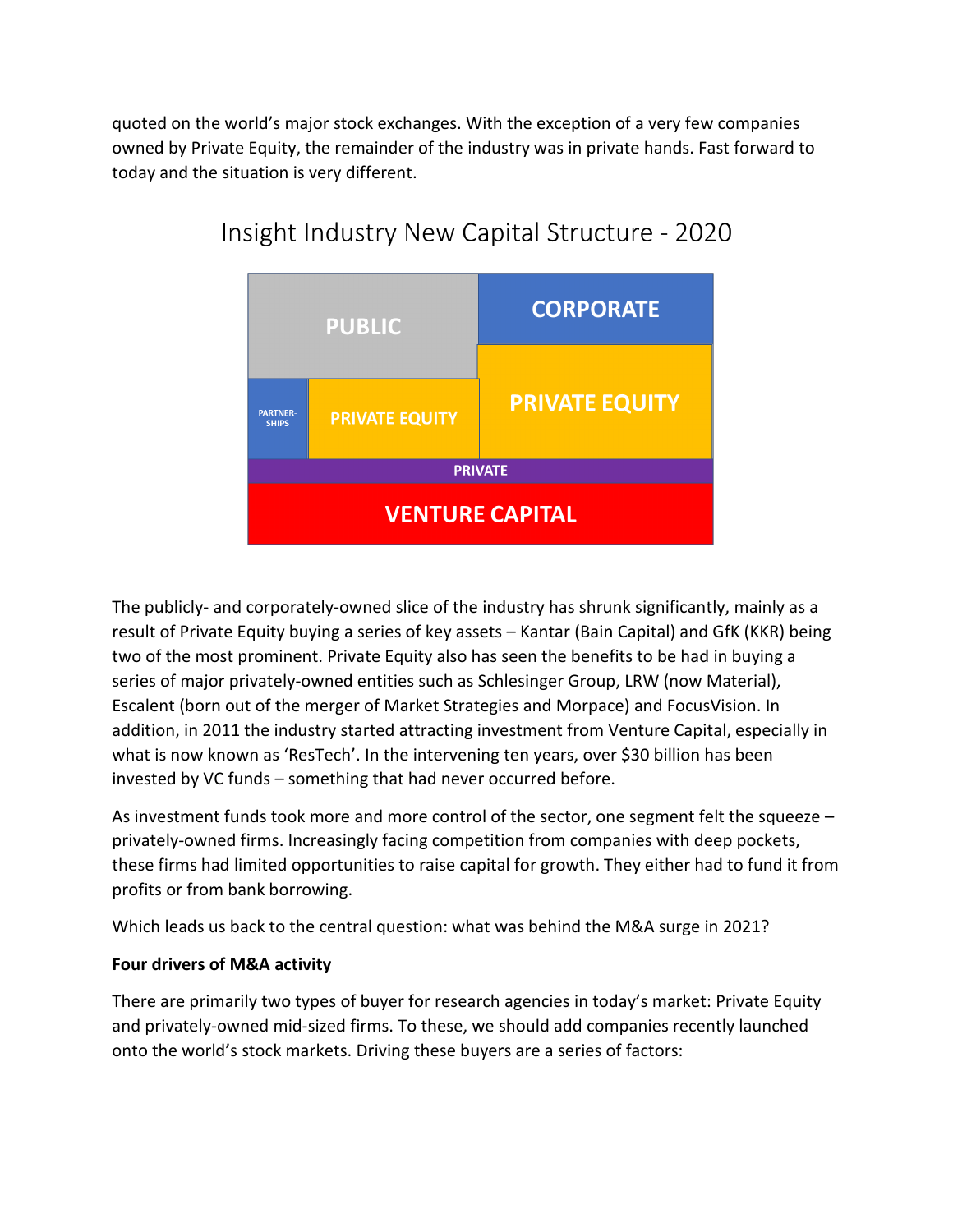- 1. *Private Equity:* There are three motivators behind the continuing interest of Private Equity firms in the insights industry:
	- a. Those PE firms already owning insights assets are busy making add-on acquisitions to bolt on to their 'platform' companies. A good example of this is Tailwind Capital, the owners of LRW (a Material company), who well before the pandemic were funding an acquisition spree to enable Material to emerge as a true twenty-first century insights firm. Dynata, owned by Court Square Capital Management and HGGC, have also been active recently in adding on acquired capabilities to their core offering such as ad effectiveness measurement (Ameritest) and AI and machine learning (0ptimus). Kantar, majority-owned by Bain Capital, has recently made some bold acquisitions, including Numerator, a leading shopper behaviour firm.
	- b. Private Equity (PE) firms that showed interest early on in the capital evolution of the industry did well from their investments. For the most part, they were able to grow the companies into which they had sunk money and sell them on for a handsome gain, either to other PE firms or via IPOs. This has led other PE firms to join the fray, resulting in considerable interest in acquiring strong research or ResTech firms to act as platforms for further acquisition. (A 'platform' company is one that is bought with the express intention of making it the anchor in a group of related firms that are acquired along the way, so building a new entity that is worth more than the sum of its parts). As the CEO of many a solid midsized research firm will tell you, they have been receiving calls and propositions from PE all year long.
	- c. And then there are the unicorns. Over the past two years, a handful of companies have achieved the status of being valued at over \$1 billion. These are mainly research or analytics technology entities such as Qualtrics or, more recently, Cint and Lucid. While you and I may scratch our heads in amazement at these valuations, they do tend to cause something akin to the annual migration of a herd of Wildebeest among investors convinced that pots of gold are to be found in our industry.
- 2. *Venture Capital offload:* As I mentioned above, a huge amount of money has been invested in our industry over the last ten years, mostly by Venture Capital funds. Some of these have already profited handsomely from their investments, while others are now seeking to offload their earlier prodigies as the funds used to acquire them come to the end of their lives. Very often, they accomplish this by selling to Private Equity (unless, of course, the valuations of their investments top \$1 billion, in which case they take the company to IPO or sell to a similarly valued firm already in the public domain. This is what happened in the acquisition of Lucid by Cint). While this increases the industry stake held by PE, it does not necessarily decrease that held by Venture Capital as the level of new investment coming into the sector continues to be extremely high.